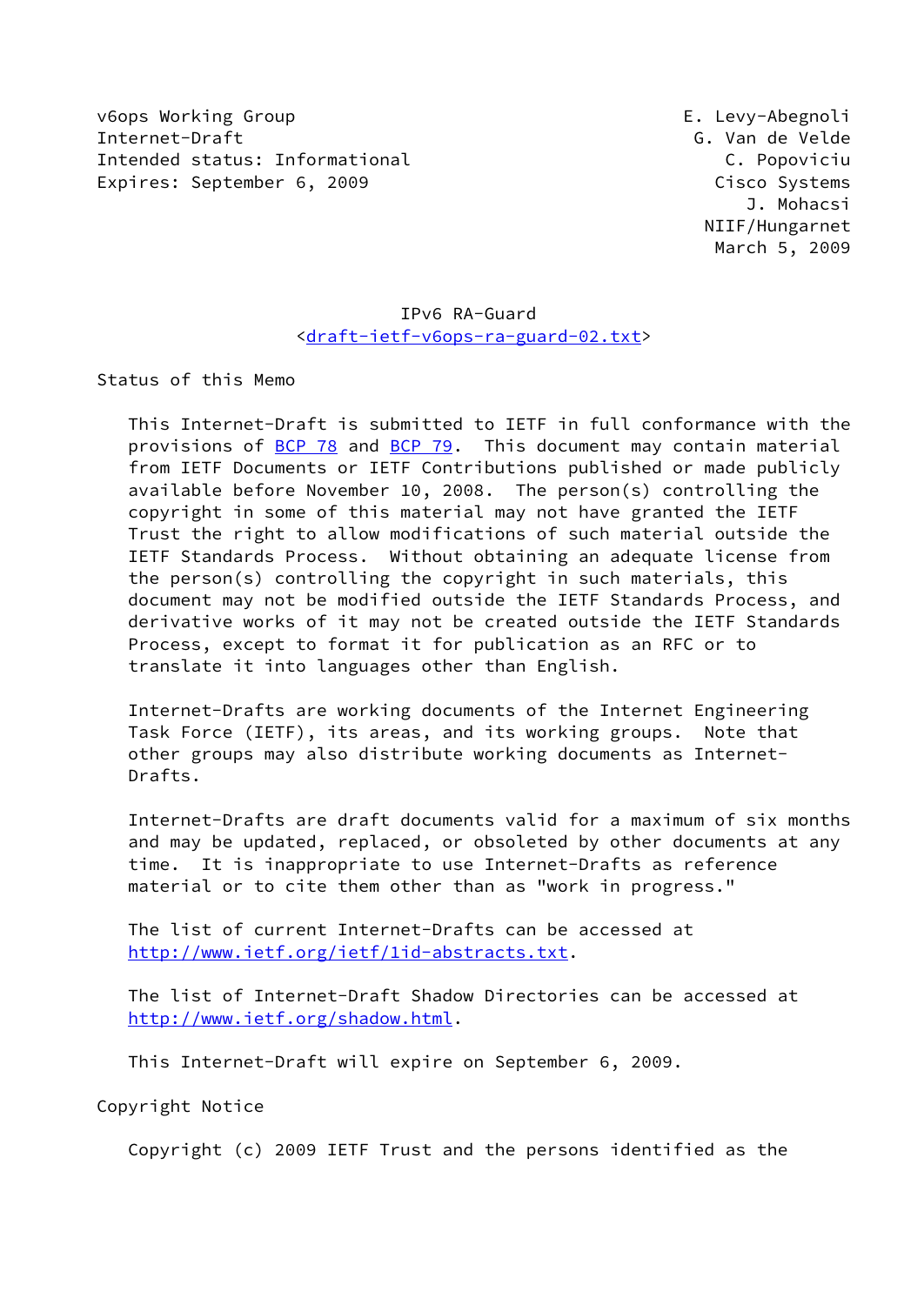# Internet-Draft IPv6 RA-Guard March 2009

document authors. All rights reserved.

This document is subject to **[BCP 78](https://datatracker.ietf.org/doc/pdf/bcp78)** and the IETF Trust's Legal Provisions Relating to IETF Documents in effect on the date of publication of this document [\(http://trustee.ietf.org/license-info](http://trustee.ietf.org/license-info)). Please review these documents carefully, as they describe your rights and restrictions with respect to this document.

#### Abstract

 It is particularly easy to experience "rogue" routers on an unsecured link. Devices acting as a rougue router may send illegitimate RAs. [Section 6](#page-8-0) of SeND [[RFC3971](https://datatracker.ietf.org/doc/pdf/rfc3971)] provides a full solution to this problem, by enabling routers certification. This solution does, however, require all nodes on an L2 network segment to support SeND, as well as it carries some deployment challenges. End-nodes must be provisioned with certificate anchors. The solution works better when end-nodes have access to a Certificate Revocation List server, and to a Network Time Protocol server, both typically off-link, which brings some bootstrap issues.

When using IPv6 within a single L2 network segment it is possible and sometimes desirable to enable layer 2 devices to drop rogue RAs before they reach end-nodes. In order to distinguish valid from rogue RAs, the L2 devices can use a spectrum of criterias, from a static scheme that blocks RAs received on un-trusted ports, or from un-trusted sources, to a more dynamic scheme that uses SeND to challenge RA sources.

 This document reviews various techniques applicable on the L2 devices to reduce the threat of rogue RAs.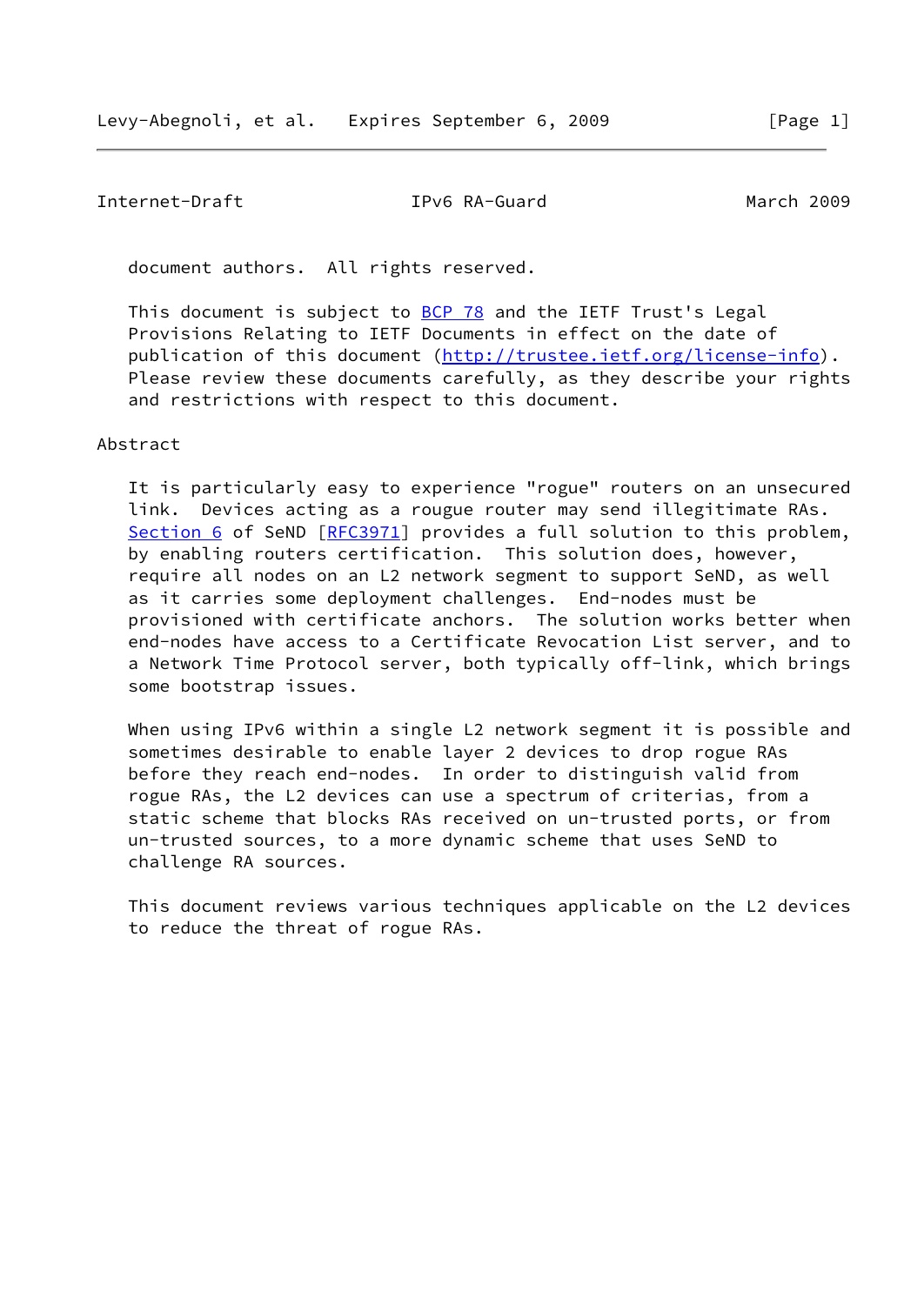Levy-Abegnoli, et al. Expires September 6, 2009 [Page 2]

Internet-Draft IPv6 RA-Guard March 2009

# Table of Contents

| 1. Introduction $\ldots \ldots \ldots \ldots \ldots \ldots \ldots \ldots \ldots$ |  |  |  |  |  |  |  |  |  |  |  |
|----------------------------------------------------------------------------------|--|--|--|--|--|--|--|--|--|--|--|
|                                                                                  |  |  |  |  |  |  |  |  |  |  |  |
|                                                                                  |  |  |  |  |  |  |  |  |  |  |  |
|                                                                                  |  |  |  |  |  |  |  |  |  |  |  |
|                                                                                  |  |  |  |  |  |  |  |  |  |  |  |
|                                                                                  |  |  |  |  |  |  |  |  |  |  |  |
| 5. RA-Guard Use Considerations 8                                                 |  |  |  |  |  |  |  |  |  |  |  |
|                                                                                  |  |  |  |  |  |  |  |  |  |  |  |
|                                                                                  |  |  |  |  |  |  |  |  |  |  |  |
|                                                                                  |  |  |  |  |  |  |  |  |  |  |  |
|                                                                                  |  |  |  |  |  |  |  |  |  |  |  |
|                                                                                  |  |  |  |  |  |  |  |  |  |  |  |
|                                                                                  |  |  |  |  |  |  |  |  |  |  |  |

L.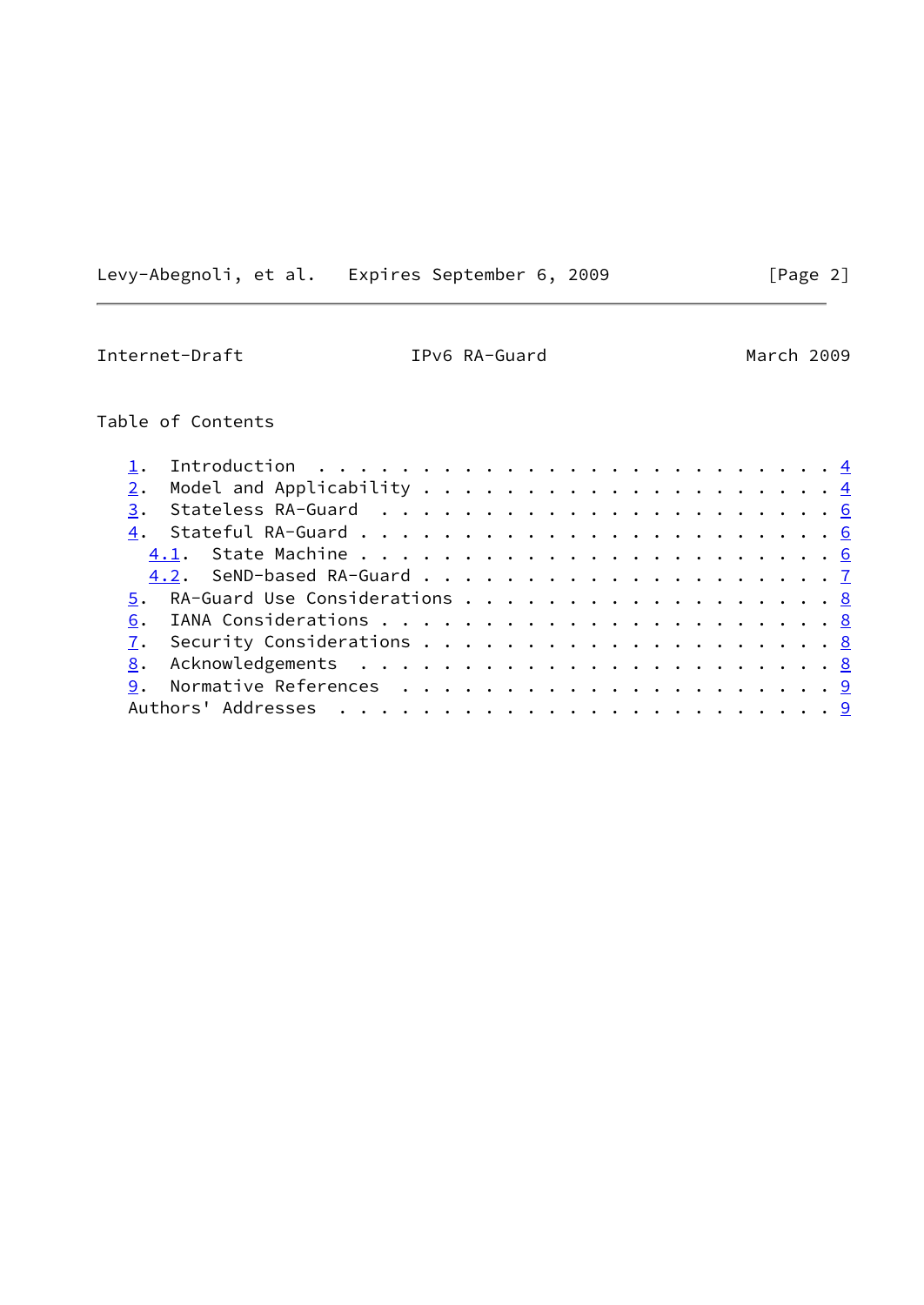Levy-Abegnoli, et al. Expires September 6, 2009 [Page 3]

<span id="page-3-1"></span>Internet-Draft IPv6 RA-Guard March 2009

### <span id="page-3-0"></span>[1](#page-3-0). Introduction

 When operating IPv6 in a shared L2 network segment without complete SeND support by all devices connected or without the availability of the infrastructure necessary to support SeND, there is always the risk of facing operational problems due to rogue Router Advertisements generated maliciously or unintentionally by unauthorized or improperly configured routers connecting to the segment.

 There are several examples of work done on this topic which resulted in several related studies [[reference1\]](#page-9-2) [\[reference2\]](#page-9-3) [\[reference3\]](#page-9-4).This document describes a solution framework for the rogue-RA problem where network segments are designed around a single or a set of L2-switching devices capable of identifying invalid RAs and blocking them. The solutions developed within this framework can span the spectrum from basic (where the port of the L2 device is statically instructed to forward or not to forward RAs received from the connected device) to advanced (where a criteria is used by the L2 device to dynamically validate or invalidate a received RA, this criteria can even be based on SeND mechanisms).

# <span id="page-3-2"></span>[2](#page-3-2). Model and Applicability

 RA-Guard applies to an environment where all messages between IPv6 end-devices traverse the controlled L2 networking devices. It does not apply to a shared media such as an Ethernet hub, when devices can communicate directly without going through an RA-Guard capable L2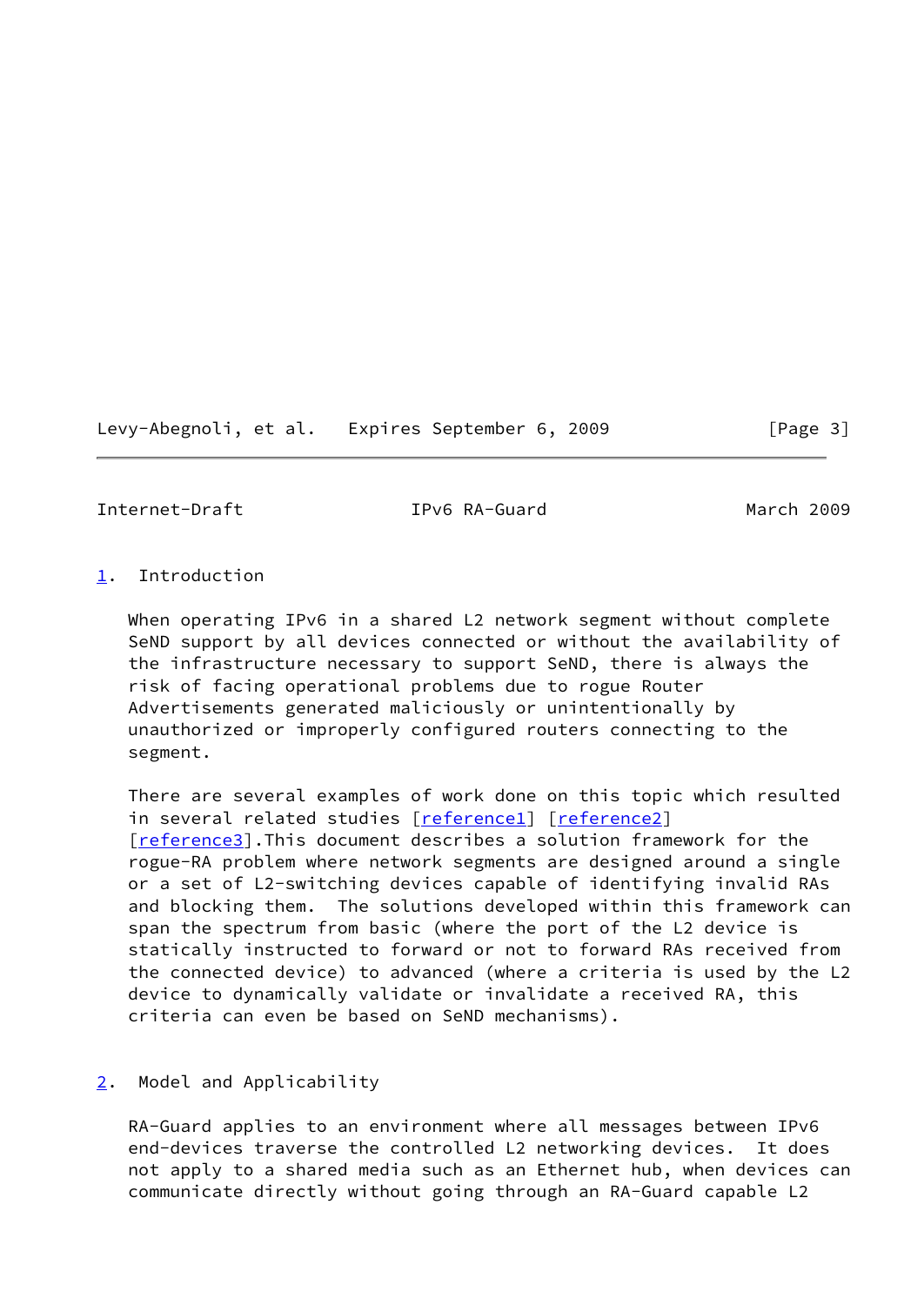networking device.

Figure 1 illustrates a deployment scenario for RA-Guard.

Levy-Abegnoli, et al. Expires September 6, 2009 [Page 4]

Internet-Draft IPv6 RA-Guard March 2009



 RA-Guard does not intend to provide a substitute for SeND based solutions. It actually intends to provide complementary solutions in those environments where SeND might not be suitable or fully supported by all devices involved. It may take time until SeND is ubiquitous in IPv6 networks and some of its large scale deployment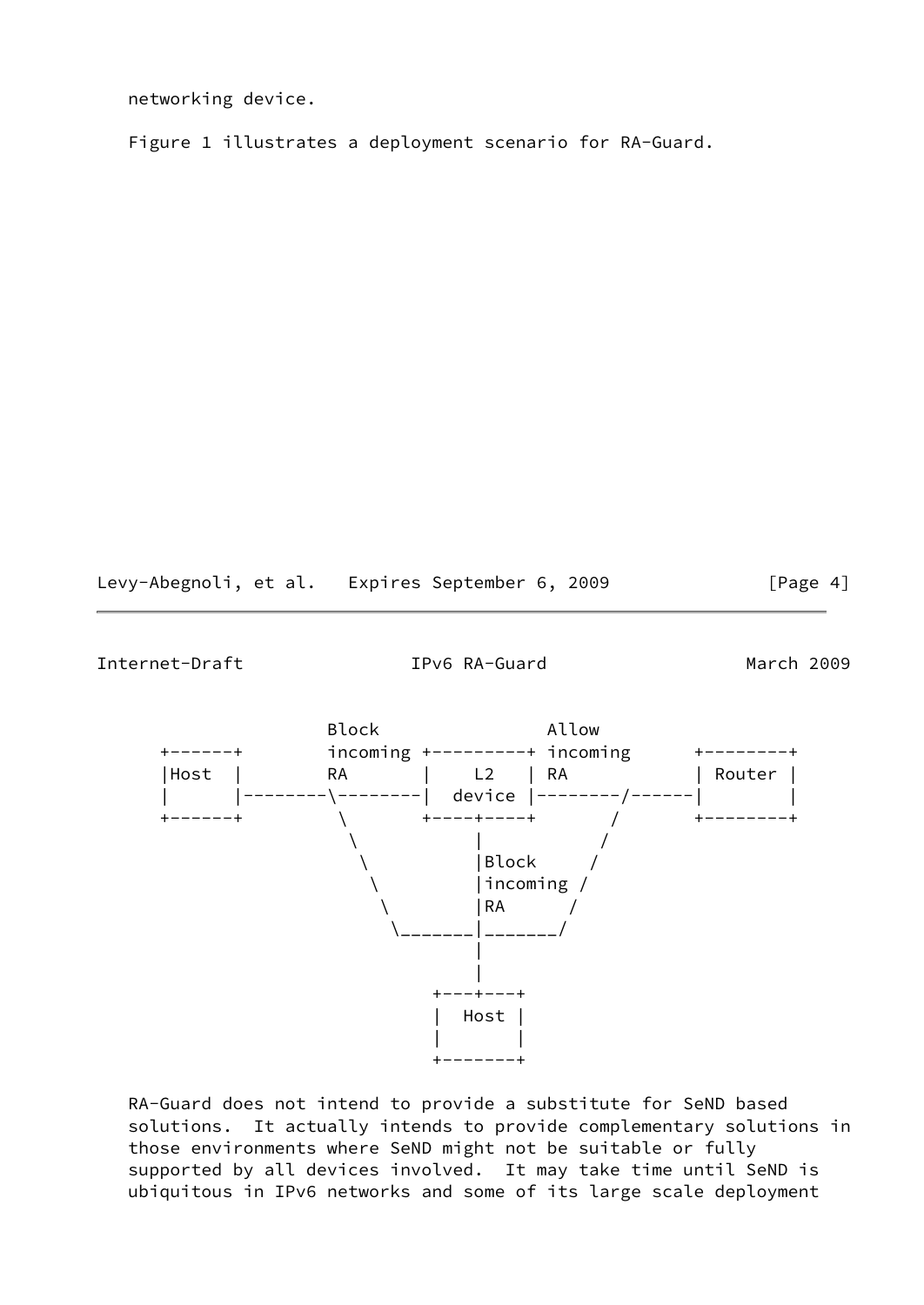aspects are sorted out such as provisioning hosts with trust anchors. It is also reasonable to expect that some devices might not consider implementing SeND at all such as IPv6 enabled sensors. An RA-Guard implementation which SeND-validates RAs on behalf of hosts would potentially simplify some of these challenges.

 RA-Guard can be seen as a superset of SEND with regard to router authorization. Its purpose is to filter Router Advertisements based on a set of criterias, from a simplistic "RA disallowed on a given interface" to "RA allowed from pre-defined sources" and up to full fladge SeND "RA allowed from authorized sources only".

 In addition to this granularity on the criteria for filtering out Router Advertisements, RA-Guard introduces the concept of router authorization proxy. Instead of each node on the link analyzing RAs and making an individual decision, a legitimate node-in-the-middle performs the analysis on behalf of all other nodes on the link. The analysis itself is not different from what each node would do: if SeND is enabled, the RA is checked against X.509 certificates. If any other criteria is in use, such as known L3 (addresses) or L2 (link-layer address, port number) legitimate sources of RAs, the node-in-the middle can use this criteria and filter out any RA that does not comply. If this node-in-the-middle is a L2 device, it will not change the content of the validated RA, and avoid any of the nd proxy pitfalls.

| Levy-Abegnoli, et al. Expires September 6, 2009 |  | [Page 5] |
|-------------------------------------------------|--|----------|
|                                                 |  |          |

<span id="page-5-1"></span>Internet-Draft IPv6 RA-Guard March 2009

 RA-Guard intends to provide simple solutions to the rogue-RA problem in contexts where simplicity is required while leveraging SeND in an context environment consisting of with a mix of SeND capable devices (L2 switches and routers) and devices that do not consistently use SeND. Furthermore, RA-Guard is useful to simplify SeND deployments, as only the L2 switch and the routers are required to carry certificates (their own and the trust anchor certificates).

<span id="page-5-0"></span>[3](#page-5-0). Stateless RA-Guard

 Stateless RA-Guard examines incoming RAs and decide whether to forward or block them based solely on information found in the message or in the L2-device configuration. Typical information available in the frames received, useful for RA validation is: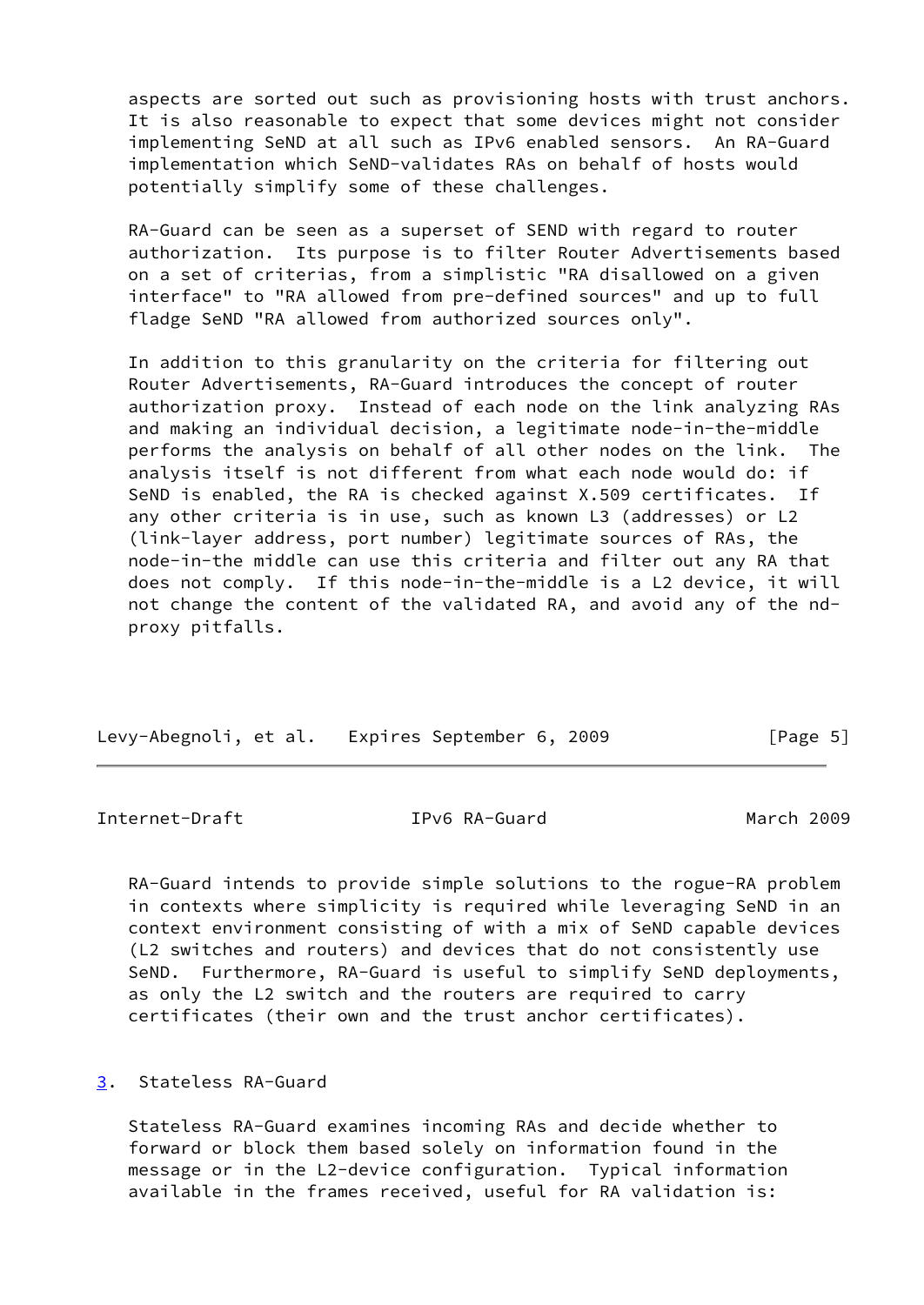- o Link-layer address of the sender
- o Port on which the frame was received
- o IP source address
- o Prefix list

 The following configuration information created on the L2-device can be made available to RA-Guard, to validate against the information found in the received RA frame:

- o Allowed/Disallowed link-layer address of RA-sender
- o Allowed/Disallowed ports for receiving RAs
- o Allowed/Disallowed IP source addresses of RA-sender
- o Allowed Prefix list and Prefix ranges
- o Router Priority

Once the L2 device has validated the content of the RA frame against the configuration, it forwards the RA to destination, whether unicast or multicast. Otherwise, the RA is dropped.

<span id="page-6-0"></span>[4](#page-6-0). Stateful RA-Guard

<span id="page-6-1"></span>[4.1](#page-6-1). State Machine

 Stateful RA-Guard learns dynamically about legitimate RA senders, and store this information for allowing subsequent RAs. A simple stateful scheme would be for the L2-device to listen to RAs during a certain period of time, then to allow subsequent RAs only on those ports on which valid RAs were received during this period. A more sophisticated stateful scheme is based on SeND, and is described in [Section 4.2](#page-7-0).

| Levy-Abegnoli, et al. | Expires September 6, 2009 | [Page 6] |
|-----------------------|---------------------------|----------|
|-----------------------|---------------------------|----------|

<span id="page-6-2"></span>Internet-Draft IPv6 RA-Guard March 2009

 The state machine for stateful RA-Guard can be global, per-interface, or per-peer, depending on the scheme used for authorizing RAs.

 When RA-Guard is SEND-based, the state machine is per-peer and defined in [[RFC3971\]](https://datatracker.ietf.org/doc/pdf/rfc3971).

 When RA-Guard is using a discovery method, the state-machine of the RA-Guard capability consists of four different states: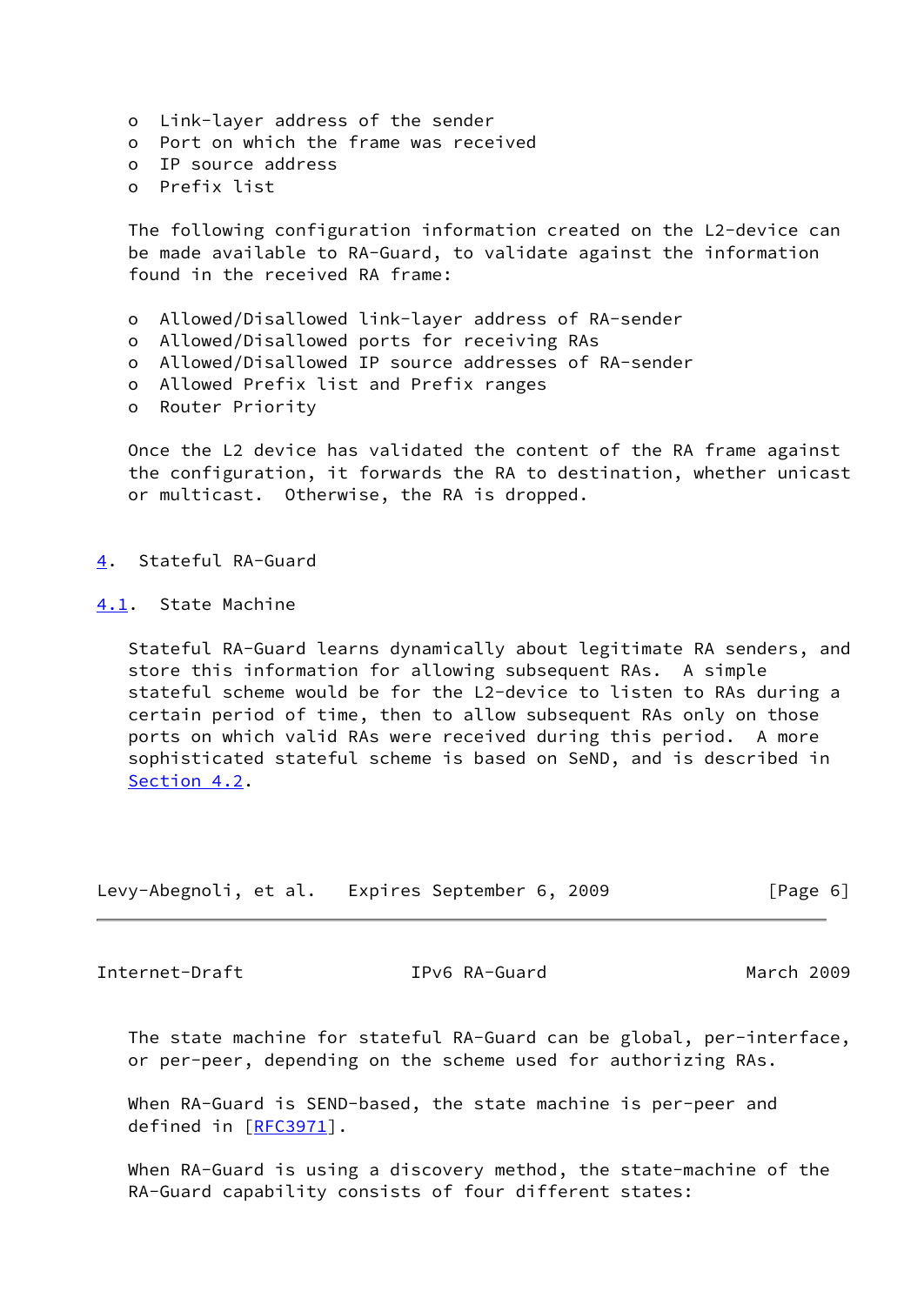o State 1: OFF

 A device or interface in RA-Guard "OFF" state, operates as if the RA-Guard capability is not available.

o State 2: LEARNING

 A device or interface in the RA-Guard "Learning" state is actively acquiring information about the devices connected to its interfaces. The learning process takes place over a pre defined period of time by capturing router advertisements or it can be event triggered. The information gathered is compared against pre-defined criteria which qualify the validity of the RAs.

 In this state, the RA-Guard enabled device or interface is either blocking all RAs until their validity is verified or, alternatively it can temporarily forward the RAs until the decision is being made.

o State 3: BLOCKING

 A device or interface running RA-Guard and in Blocking state will block ingress RA-messages.

o State 4: FORWARDING

 A device or interface running RA-Guard and in Forwarding state will accept ingress RAs and forward them to their destination/

 The transition between these states can be triggered by manual configuration or by meeting a pre-defined criteria.

#### <span id="page-7-0"></span>[4.2](#page-7-0). SeND-based RA-Guard

 In this scenario, the L2 device is blocking or forwarding RAs based on SeND considerations. Upon capturing an RA on the interface, the L2-device will first verify the CGA address and the RSA signature, as specified in section [5 of \[RFC3971\]](https://datatracker.ietf.org/doc/pdf/rfc3971#section-5). RA should be dropped in case of failure of this verification. It will then apply host behavior as described in section [6.4.6 of \[RFC3971\].](https://datatracker.ietf.org/doc/pdf/rfc3971#section-6.4.6) In particular, the L2 device will attempt to retrieve a valid certificate from its cache for the public key referred to in the RA. If such certificate is found, the L2 device will forward the RA to destination. If not, the L2 device will generate a CPS, sourced with UNSPECIFIED address, to query the router certificate(s). It will then capture the CPA(s),

Levy-Abegnoli, et al. Expires September 6, 2009 [Page 7]

<span id="page-7-1"></span>Internet-Draft IPv6 RA-Guard March 2009

and attempt to validate the certificate chain. Failure to validate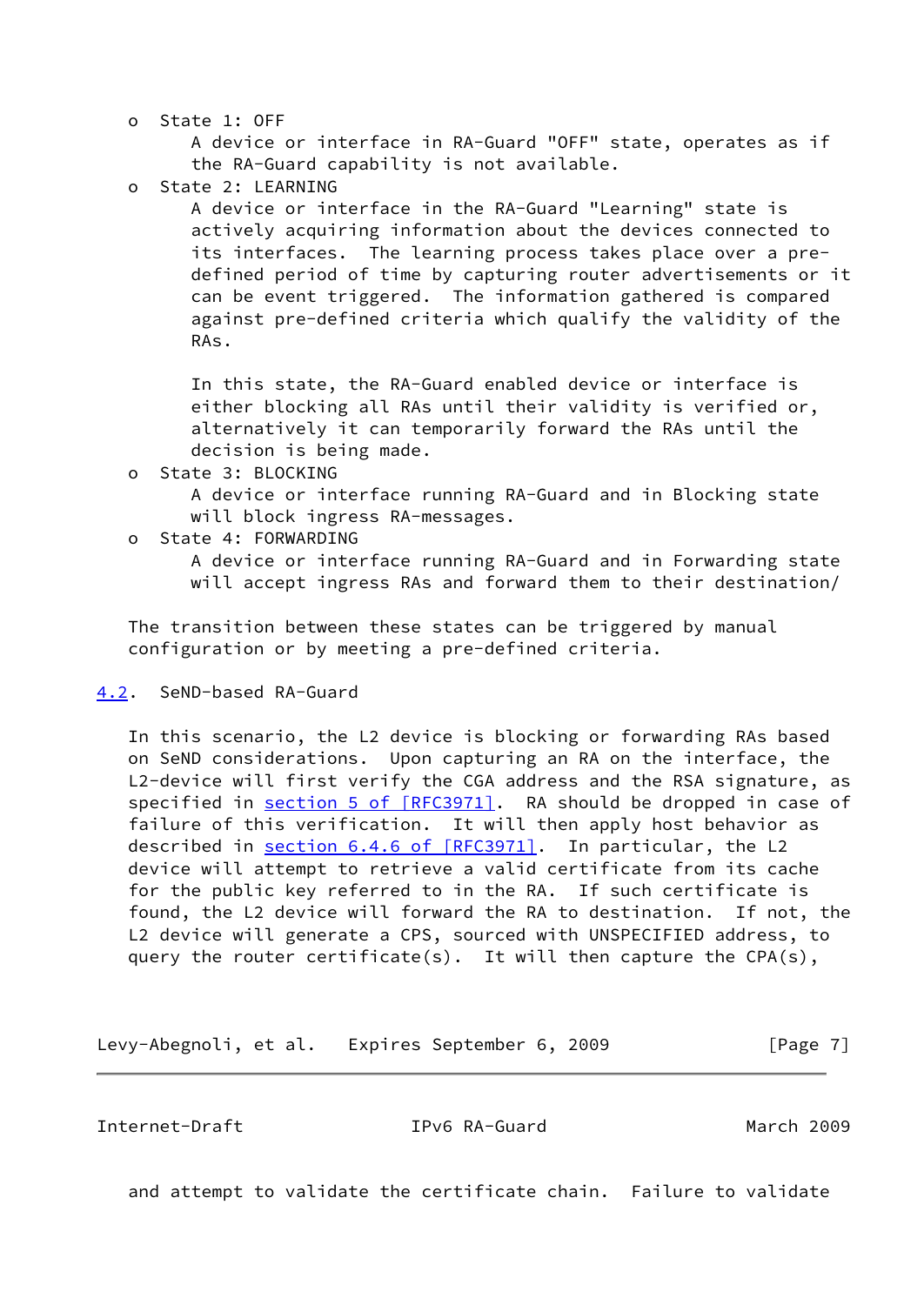the chain will result in dropping the RA. Upon validation success, the L2 device will forward the RA to destination and and store the router certificate in its cache.

 In order to operate in this scenario, the L2-device should be provisioned with a trust anchor certificate, as specified in [section](https://datatracker.ietf.org/doc/pdf/rfc3971#section-6) [6 of \[RFC3971\]](https://datatracker.ietf.org/doc/pdf/rfc3971#section-6). It may also establish a layer-3 connectivity with a CRL server and/or with and NTP server. Bootstrapping issue in this case can be resolved by using the configuration method to specify a trusted port to a first router, and send-based-ra-guard method on all other ports. The first router can then be used for NTP and CRL connectivity.

## <span id="page-8-1"></span>[5](#page-8-1). RA-Guard Use Considerations

 The RA-Guard mechanism is effective only when all messages between IPv6 devices in the target environment traverse controlled L2 networking devices. In the case of environments such as Ethernet hubs, devices can communicate directly without going through an RA- Guard capable L2 networking device, the RA-Guard feature cannot protect against rogue-RAs.

 RA-Guard mechanisms do not offer protection in environments where IPv6 traffic is tunneled.

<span id="page-8-0"></span>[6](#page-8-0). IANA Considerations

There are no extra IANA consideration for this document.

<span id="page-8-2"></span>[7](#page-8-2). Security Considerations

 Once RA-Guard has setup the proper criterias, for example, it identified that a port is allowed to receive RAs, or it identified legitimiate sources of RA, or certificate base, then there is no possible instances of accidently filtered legitimate RA's assuming the RA-Guard filter enforcement follows strictly the RA-Guard criteria's.

#### <span id="page-8-3"></span>[8](#page-8-3). Acknowledgements

 The authors dedicate this document to the memory of Jun-ichiro Hagino (itojun) for his contributions to the development and deployment of IPv6.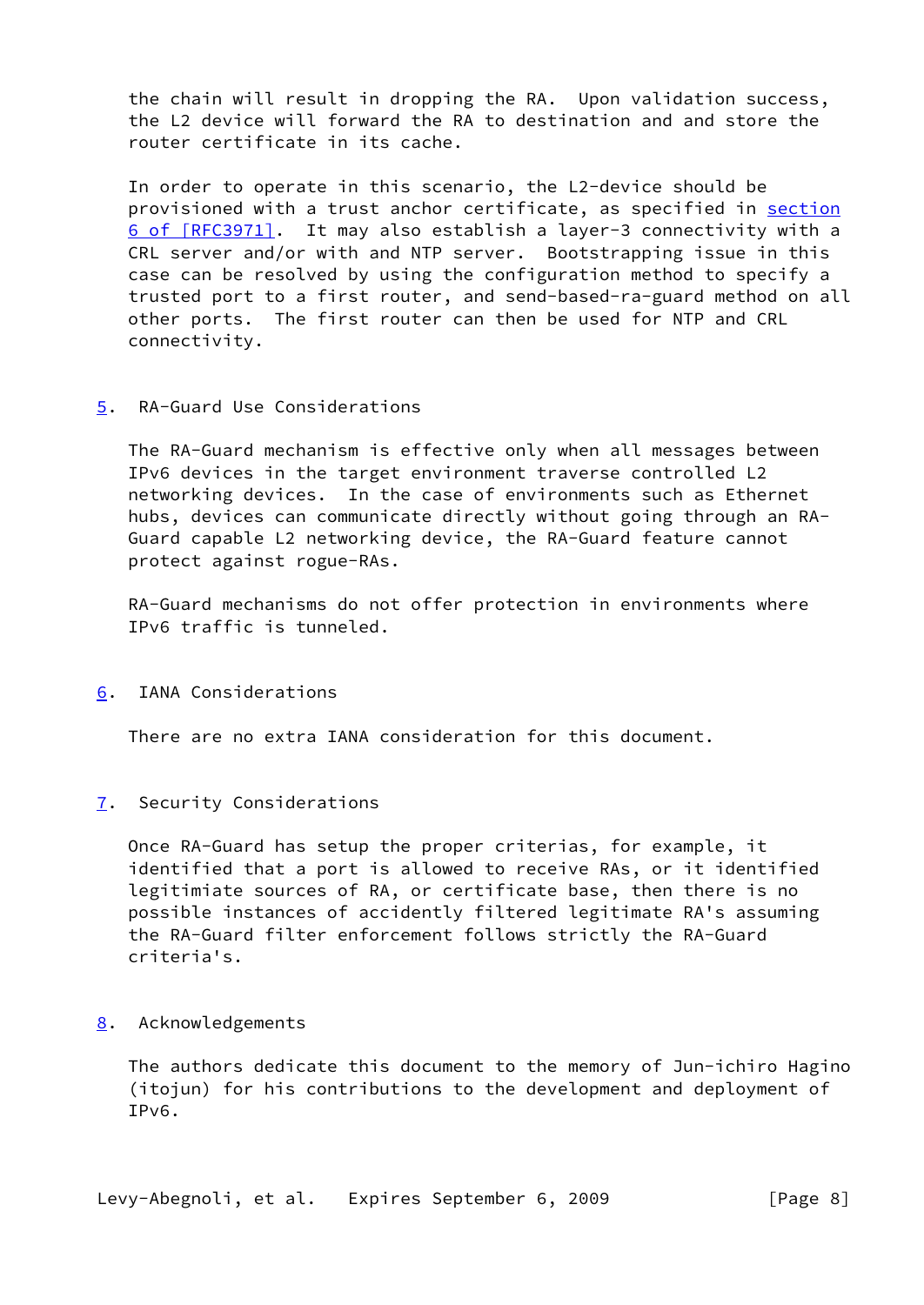<span id="page-9-1"></span>Internet-Draft IPv6 RA-Guard March 2009

- <span id="page-9-0"></span>[9](#page-9-0). Normative References
	- [RFC3971] Arkko, J., Kempf, J., Zill, B., and P. Nikander, "SEcure Neighbor Discovery (SEND)", [RFC 3971,](https://datatracker.ietf.org/doc/pdf/rfc3971) March 2005.
	- [RFC4861] Narten, T., Nordmark, E., Simpson, W., and H. Soliman, "Neighbor Discovery for IP version 6 (IPv6)", [RFC 4861](https://datatracker.ietf.org/doc/pdf/rfc4861), September 2007.

#### <span id="page-9-2"></span>[reference1]

 LORIA/INRIA, "NDPMon - IPv6 Neighbor Discovery Protocol Monitor (<http://ndpmon.sourceforge.net/>)", November 2007.

#### <span id="page-9-3"></span>[reference2]

 KAME Project, "rafixd - developed at KAME - An active rogue RA nullifier ([http://www.kame.net/dev/cvsweb2.cgi/](http://www.kame.net/dev/cvsweb2.cgi/kame/kame/kame/rafixd/) [kame/kame/kame/rafixd/](http://www.kame.net/dev/cvsweb2.cgi/kame/kame/kame/rafixd/))", November 2007.

#### <span id="page-9-4"></span>[reference3]

 Hagino (itojun), Jun-ichiro., "Discussion of the various solutions [\(http://ipv6samurais.com/ipv6samurais/](http://ipv6samurais.com/ipv6samurais/demystified/rogue-RA.html) [demystified/rogue-RA.html\)](http://ipv6samurais.com/ipv6samurais/demystified/rogue-RA.html)", 2007.

#### Authors' Addresses

 Eric Levy Abegnoli Cisco Systems Village d'Entreprises Green Side - 400, Avenue Roumanille Biot - Sophia Antipolis, PROVENCE-ALPES-COTE D'AZUR 06410 France

 Phone: +33 49 723 2620 Email: elevyabe@cisco.com

 Gunter Van de Velde Cisco Systems De Kleetlaan 6a Diegem 1831 Belgium

 Phone: +32 2704 5473 Email: gunter@cisco.com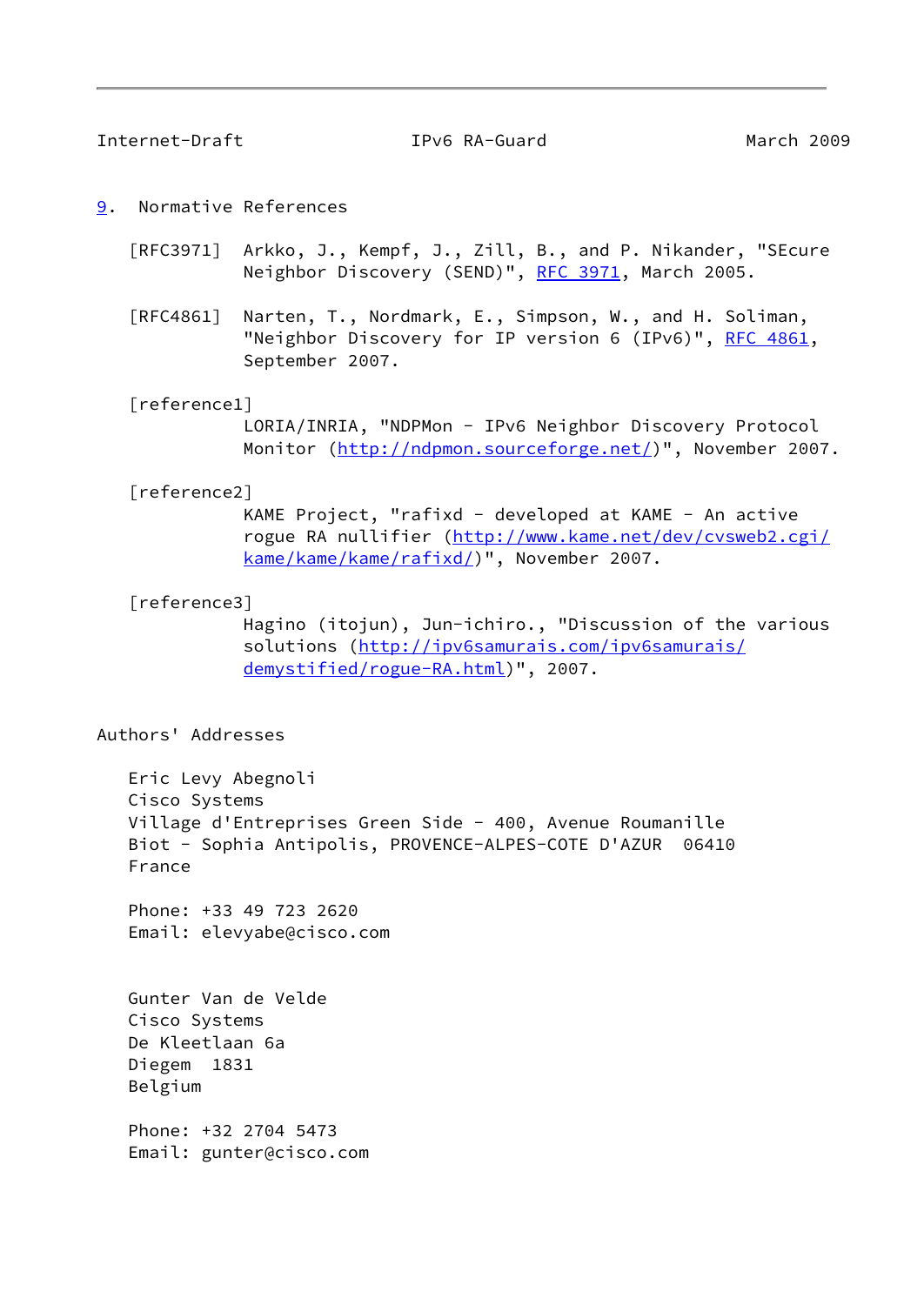Internet-Draft IPv6 RA-Guard March 2009

 Ciprian Popoviciu Cisco Systems 7025-6 Kit Creek Road Research Triangle Park, North Carolina NC 27709-4987 USA

 Phone: +1 919 392-3723 Email: cpopovic@cisco.com

 Janos Mohacsi NIIF/Hungarnet 18-22 Victor Hugo Budapest H-1132 Hungary

 Phone: tbc Email: mohacsi@niif.hu